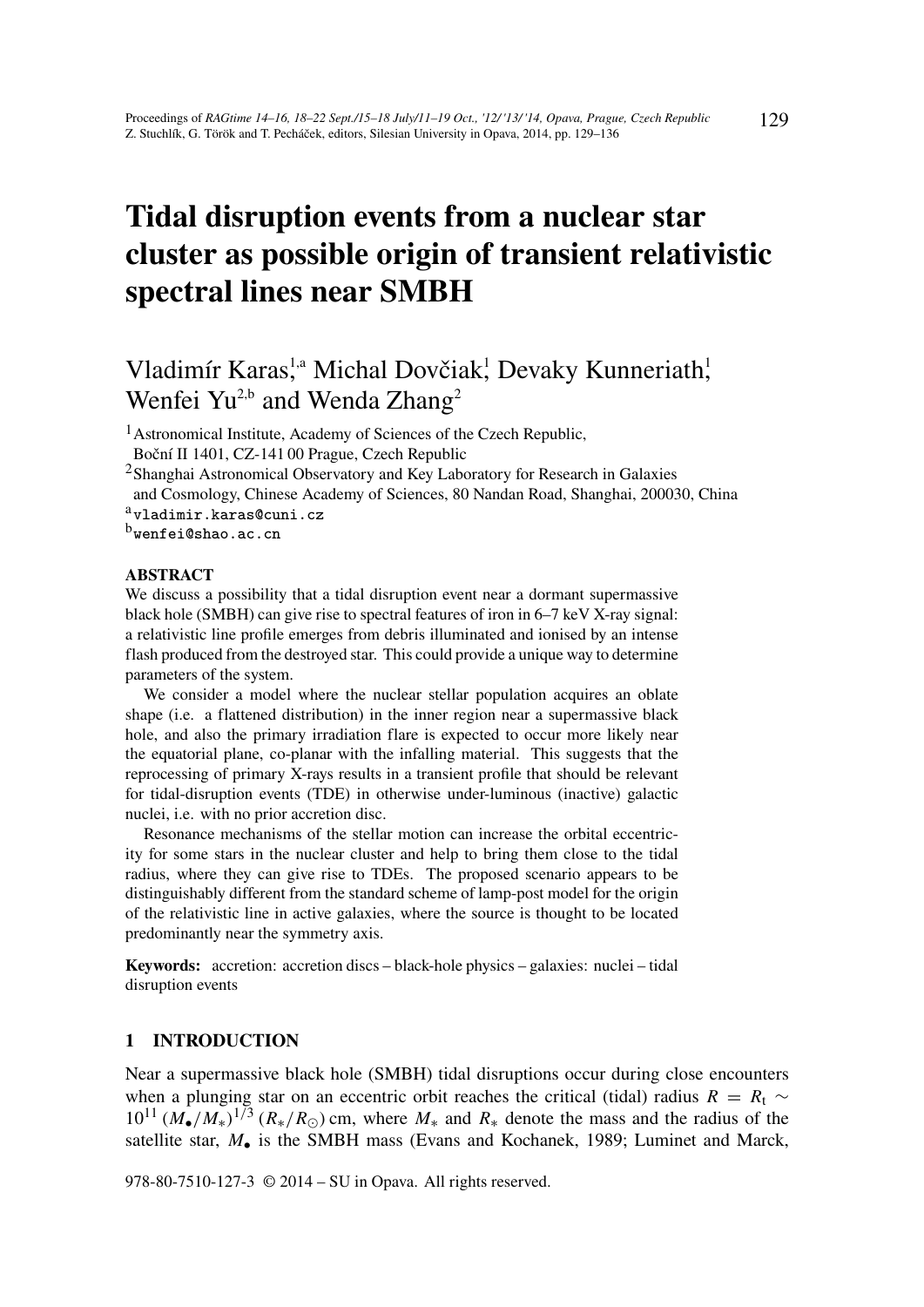# 130 *V. Karas, M. Dovčiak, D. Kunneriath, W. Yu, & W. Zhang*

1985; Rees, 1988). Stars approach the event horizon, and at a certain moment they become disrupted by tidal forces of the SMBH, producing a bright flash of intense radiation that illuminates the surrounding interstellar medium and a temporary accretion disc or a ring formed by the debris (Cannizzo et al., 1990). According to the standard picture of galactic nuclei, we can imagine a nuclear cluster around a galactic core as a system consisting of a central SMBH, an accretion disc and a dense stellar cluster, possibly of a flattened shape in its inner region (Kunneriath et al., 2014; Schödel et al., 2014). The fall-back rate of the remnant debris onto SMBH is expected to be influenced by relativistic effects (Cheng and Bogdanović, 2014).

The authors of ref. (Clausen et al., 2012) demonstrate that the photoionised debris of a tidally disrupted star can account for the emission lines observed in some optical spectra. In their case, the super-Eddington phase lasts about one to two hundred years; reproducing the line ratios requires an intermediate-mass black hole of  $M_{\bullet} \leq 200 M_{\odot}$ . Various characteristics of TDEs depend strongly on the stellar type (MacLeod et al., 2012), although the gradual decay of the light curve adopts a generic profile that is determined by the viscous processes. The emission of an X-ray irradiated flow, known as the reflection spectrum, can be expected, including a superposition of the continuum emission and spectral lines, including the prominent fluorescent emission lines of iron that have the rest energy around 6–7 keV (Karas, 2006; Karas et al., 2000, 2001; Ross and Fabian, 1993). In another context of X-ray emission lines, a method for O stars to determine the shock-heating rate by instabilities in their radiation-driven winds has been recently developed (Cohen et al., 2014). For this paper, we just remind the reader that the relativistically smeared spectral line emission from a black-hole accretion disc in a few keV band may be intrinsically narrow and unresolved in energy; it is the observed profile that becomes broadened and skewed (by a combination of Doppler and light-bending effects) when integrated over the azimuthal extent of accretion rings, and generally red-shifted by strong gravity of the central black hole.

One of the most constraining X-ray spectral information on a tidal disruption event (TDE) has resulted from the campaign on a quiescent galaxy SDSS1201+30 (Saxton et al., 2012). This is most likely an object without a prior accretion disc. The X-ray spectra are very soft, and can hardly be explained with standard accretion disk models. The strong variability was seen in the light curve and related to clumpy accretion with a combination of flaring and absorption events.

X-ray photons from TDE can illuminate, ionise and perturb the gaseous material infalling from the fresh accretion flow. In reference Zhang et al. (2014) we propose that the relativistic iron line from the TDE irradiated inflow can provide a unique way to determine parameters of the system, namely, the dimensionless black-hole spin  $a$  ( $-1 \le a \le 1$ ), the angle of the observer *i* (inclination,  $0 \le i \le 90$  deg;  $i = 0$  corresponds to pole-on view along the rotation axis), and the expansion velocity  $v_{\text{exp}}$  of ionisation front, which propagates outwards at velocity close to the speed of light and modulates the ionisation parameter of the medium. Hence, it affects also the iron-line emissivity.

According to the model, the line emission is triggered and modulated by the same, virtually instant TDE event. Unlike the case of continuously variable X-ray spectrum of active galactic nuclei (Esquej et al., 2012; Saxton et al., 2012), a quiescent source would be preferred, so that the transient relativistic line can be revealed.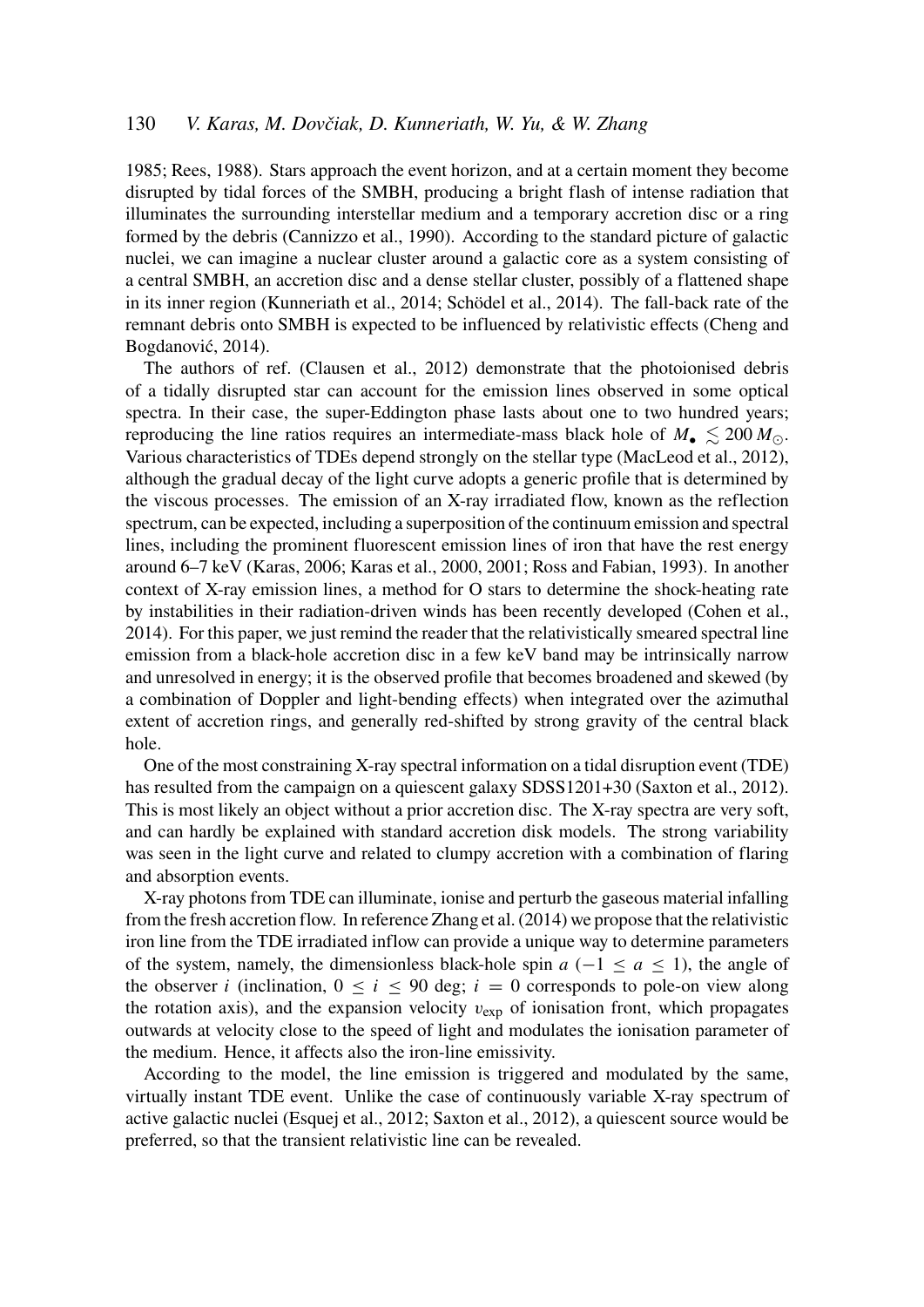### 2 HYPOTHESIS OF A RELATIVISTIC SPECTRAL LINE FROM TDE-IRRADIATED REMNANT ACCRETION DISC

In reference Šubr et al. (2004) we modelled the structure of the nuclear star cluster that is expected to arise as a result of the mutual interaction of main components of the galactic nucleus, i.e. a supermassive black hole, stars, and a gaseous/dusty torus that helps to bring stars towards the tidal disruption. An interesting conclusion from that paper concerns the formation of a flattened (oblate) stellar subsystem in the inner region surrounding the central SMBH (Just et al., 2012; Vilkoviskij and Czerny, 2002), which is a reminiscence on much smaller scales of the structure originally reported on the kiloparsec scale of the bulge of the Milky Way (Launhardt et al., 2002). In the other words, TDE from such a stellar population can be expected to occur predominantly in the equatorial plane of the system. Therefore, also the irradiation flash should arise with a higher chance within the plane, i.e. at large inclination angle with respect to a distant observer.

In our scenario for TDE, the flattened stellar system is associated with the effect of hydrodynamical dissipation of the stellar orbits by the dusty/gaseous torus. Further down, at very small radii near the horizon, also gravitational radiation can play a role. Moreover, a subset of stars on eccentric orbits is brought close to the central black hole where they plunge quickly below the tidal radius. Studying such a TDE would shed light on the accretion physics and the stellar dynamics in galactic nuclei, as well as the role of tidal disruptions for feeding and growth of SMBHs.

We put forward a possibility that the source of intense energy deposition occurs near the inner edge of the accretion disc, which resembles a radially narrow ring that gradually spreads by viscous forces and eventually disappears once the fraction of captured material is accreted. Basic form of the relativistic line from a narrow ring were investigated in ref. (Sochora et al., 2011). Following TDE, the spectral line is modulated via changing ionisation state of a remnant accretion disc that is created from the debris. This remnant accretion ring can be identified with a structure that has been proposed to arise around the circularisation radius at transient accretion events with low (sub-Keplerian) angular momentum (Bu and Yuan, 2014; Czerny et al., 2013; Hayasaki et al., 2013).

A non-negligible radial infall velocity of the accreted material is likely, and so the ionisation front moves radially outward through the material of the remnant disc at  $v =$  $v_{\text{exp}}(r)$  that is not exceeding the speed of light (although it should be very close to it). We can set  $v_{\text{exp}} \simeq$  const as one of free model parameters. The corresponding mass fallback rate (denoted by the subscript 'fb' hereafter) proceeds as a characteristic power-law profile (Rees, 1988),  $\dot{M}(t) \propto K \, t^{-5/3}$  ( $K \equiv M_{\star}/t_{\text{fb}} = \text{const}$ ), which can significantly exceed the Eddington accretion rate for a period of weeks to years for the black hole mass  $M_{\bullet} \leq 10^7$  M<sub> $\odot$ </sub> (Strubbe and Quataert, 2009).

The hypothesis about an enhanced capture rate and tidal disruptions of stars in the equatorial plane is supported also by simulations of the structure flattening in the inner regions of the nuclear cluster. In reference Šubr and Karas (2005b) a scenario was discussed based on a combination of simultaneous gravitational and hydrodynamical effects of the gaseous environment on orbiting stars, which are assumed to lead to an oblate, disc-like configuration. While the direct star-disc hydrodynamical interaction causes a continuous dissipation of the stellar orbital energy (and it is anyway very small in the Milky Way's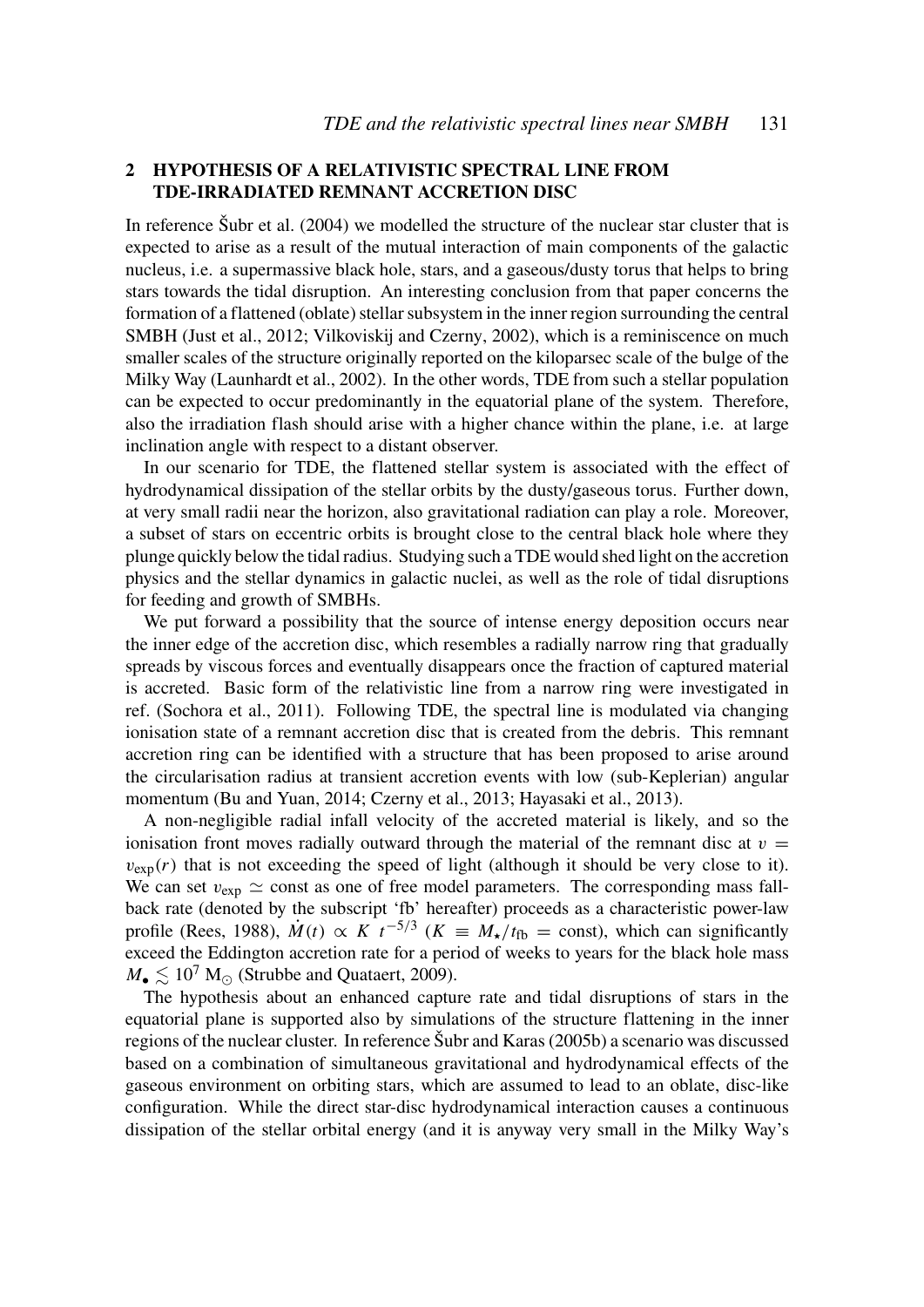

Figure 1. The intrinsic emissivity profile (arbitrary units) around the 6–7 keV spectral feature, as predicted by the model for hot parts of the ionisation front (Karas et al., 2000). The three curves correspond to different values of the ionisation parameter  $\xi$ . As the ionisation front expands through the infalling remnant disc, the changing ionisation state is revealed by the corresponding change of the iron line rest energy and intensity, until the emission feature disappears when the complete ionisation is reached.

central regions), gravity of the stellar ring, a self-gravitating accretion torus, or a flattened nuclear star-cluster all can lead to recurring variations of the orbital elements. An example of this evolution is plotted in Fig. 2, where we show the long-term orbital changes due to both the hydrodynamical and gravitational influence of the disc. As an example, parameters of that simulation were set to be consistent with the values reported for S2 star in the Galactic center (in this scheme it is the orbital trajectory of the star which defines the relevant plane). Alternatively, tidal disruption of stars by supermassive central black holes from dense star clusters has been modelled by high-accuracy direct N-body simulations (Zhong et al., 2014).

We note that in the X-ray and optical/UV bands, almost two dozens candidate TDEs have been already reported (Gezari et al., 2012; Greiner et al., 2000; Komossa and Greiner, 1999). These events are characterized by the thermal emission with temperature of  $\sim 10^4$ – $10^5$  K, and the peak bolometric luminosity about  $10^{43}$ – $10^{45}$  erg · s<sup>-1</sup>. For the events with good coverage during the decay, the flux decline was found consistent with a power-law (index −5/3), as predicted for canonical TDEs. Compared with the quiescence state, the flux can increase by a factor of  $\geq 150$  during outbursts.

Detections of the fluorescent iron line from TDE are only tentative so far (Evans and Kochanek, 1989), however, finding this spectral signature should provide very valuable information. The expected properties of the reflection line depend sensitively on the ionisation state of the irradiated material (Ross and Fabian, 1993). Since in TDEs the continuum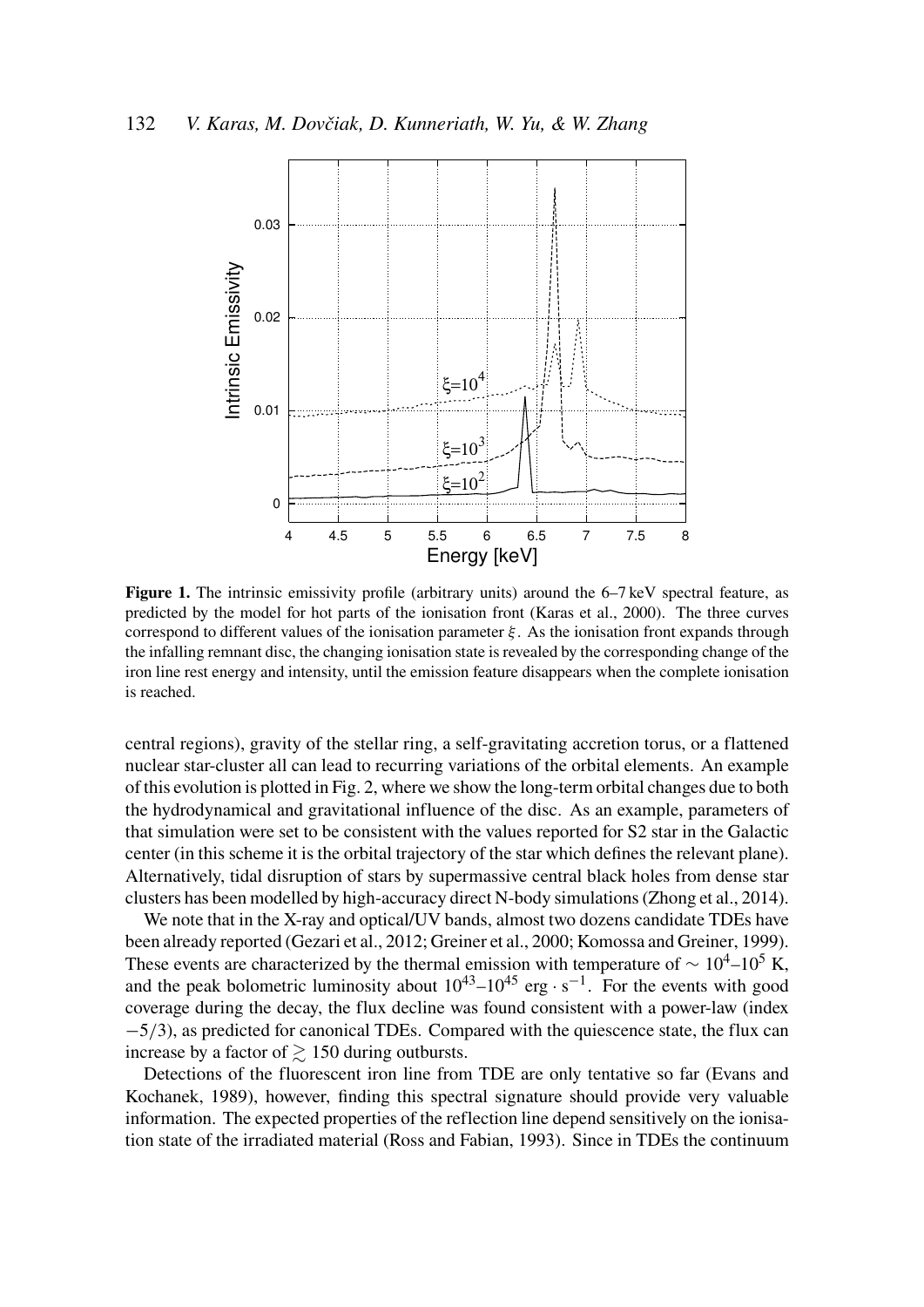

Figure 2. Temporal evolution of semi-major axis and eccentricity of the orbit of a star from a nuclear star cluster interacting with a disc (Šubr and Karas, 2005a). Dashed line corresponds to the case when the effect of disc gravity is neglected. Solid line (*in the left panel*) and dots (*in the right panel*) represent a simulation where both the hydrodynamical and gravitational interaction were considered. According to this scheme, TDE event is triggered at the moment of close encounter (zero time on the horizontal axis) between the star and SMBH ( $M_{\bullet} \simeq 4 \times 10^6$   $M_{\odot}$ ).

flux can vary by a large amplitude, we need to take also the variation of the ionisation parameter  $\xi(t)$  into consideration (see Fig. 1). For  $M_{\bullet} \approx 10^6$  M<sub>o</sub> SMBH, the peak mass fall-back rate can reach  $\sim 1.5{\rm M_{\odot}\,yr^{-1}}$ , corresponding to luminosity of 8.5  $\times$  10<sup>45</sup> erg · s<sup>-1</sup> (assuming the radiation efficiency of  $\eta \simeq 0.1$ ). Therefore, the rise of the illumination is significant by orders of magnitude compared to the quiescent state of a dormant nucleus.

#### 3 DISCUSSION AND CONCLUSIONS

Gravitational effects act on the spectral features from the remnant TDE accretion disc by smearing the spectral features and moving the observed energy centroid across energy bins. In this way gravity exerts the influence on the ultimate form of the spectrum (Karas, 2006). The reprocessed radiation reaches the observer from different regions of the system. Furthermore, as strong-gravity plays a crucial role, photons may even follow multiple separate paths, joining each other at the observer at different moments. Individual rays experience unequal time lags for purely geometrical reasons and for relativistic time-dilation.

Time delay from a TDE flare to the moment of arrival of the observed iron line signal consists of two components: the expansion time  $t_{exp} = r/v_{exp}$ , and the time interval from the disc to the observer,  $t_{\text{delay}}$ . At large radius where the spacetime is flat to a good precision,  $t_{\text{delay}} \approx -r \sin \phi + \text{const}$ , where  $\phi$  is the azimuthal angle on the disc plane (Karas et al., 2001). As  $v_{\text{exp}}$  is of order unity (i.e. comparable to the speed of light), the two quantities become comparable, and the delay interval is dominated by the longer one. At large inclination angles, the photons from the disc located in front of the black hole reach the observer first, then those from disc near the inner edge, and at last those from disc behind black hole.

In the cases of high expansion velocity combined with high inclination angle, a "nose" occurs ahead of the rings main signal (Zhang et al., 2014). The length of the nose increases with the inclination angle and with the expansion velocity. The line emission ceases once the accretion flow becomes highly ionised to a larger distance. On a phenomenological level of our model, the intrinsic emissivity of the remnant accretion ring and the expansion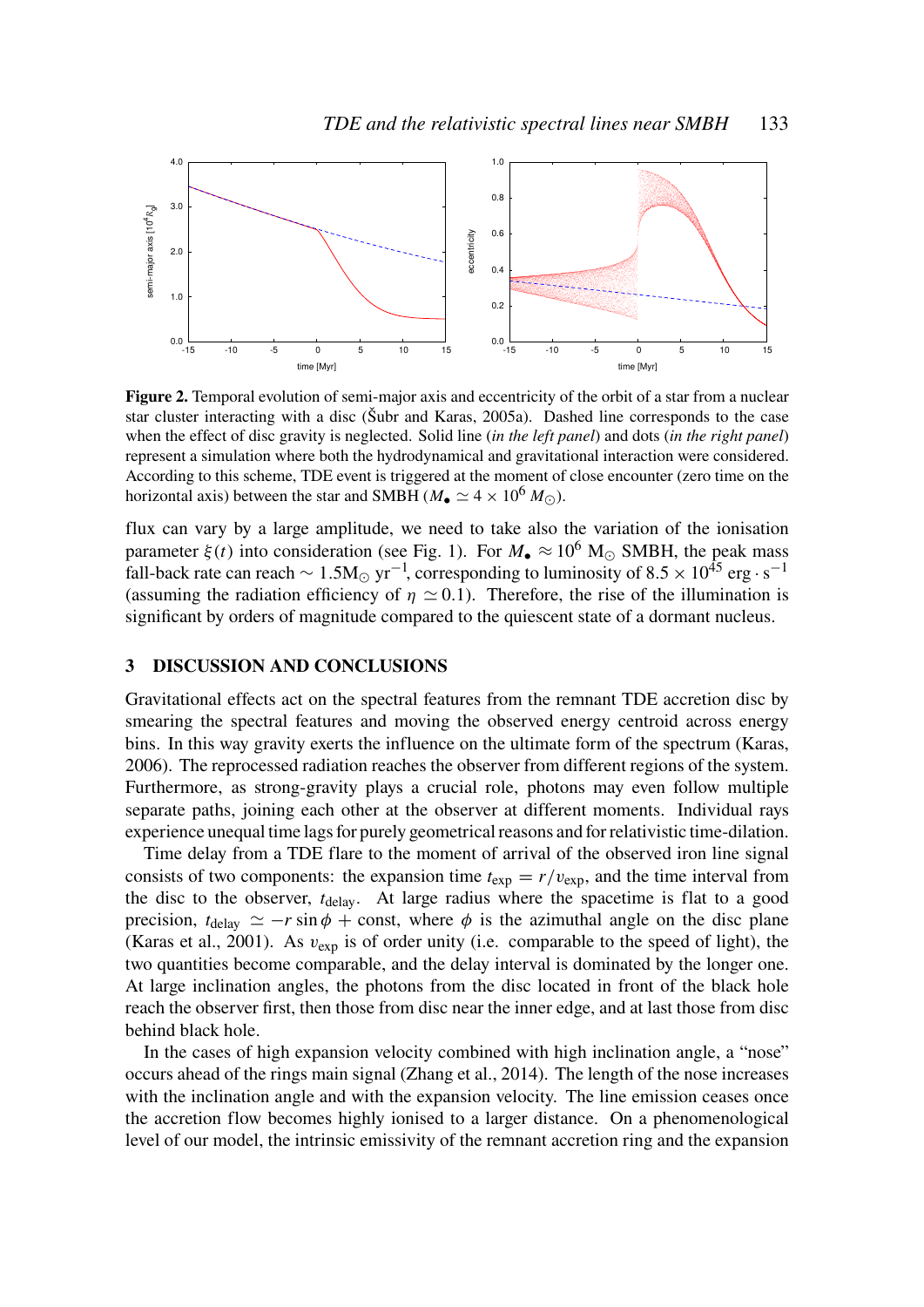# 134 *V. Karas, M. Dovčiak, D. Kunneriath, W. Yu, & W. Zhang*

velocity of the ionisation front are two degrees of freedom that allow us to capture the lamp-post scheme as well as the TDE-induced illumination in a common scenario. We note that the remnant accretion rings resulting from a TDE event are likely lacking axial symmetry. Therefore, as a next step to explore more realistic situations, spectral line profiles from elliptically shaped and tilted structures need to be taken into account (Chang and Choi, 2002; Eracleous et al., 1995; Fragile et al., 2005).

We conclude by stating that the proposed idea poses an observational challenge (because the iron line flux is expected to be only a weak and variable components of the X-ray signal from tidal-disruption events), nevertheless, it suggests a promising opportunity to verify the parameters of central black holes by an independent method. Moreover, it offers and interesting complement to the standard scenario for the origin of relativistically broadened spectral lines.

In the context of Galactic centre, let us remark that the 6–7 keV emission of iron has been extensively studied (Ponti et al., 2010; Wang et al., 2006) and the light-echo effect reported. However, the detection concerns a wider region (molecular clouds within the Central Molecular Zone surrounding the SMBH) than the immediate vicinity of the blackhole horizon, which we imagine here.

While in the lamp-post model the irradiating source is (usually) considered to be (almost) axially symmetric and located around the rotation axis, in the present scheme the primary excitation is more likely to occur from the equatorial region near the innermost stable circular orbit, commonly denoted as ISCO, which is about the minimum radius to which the accretion discs can extend. A convincing case of such a transient relativistic spectral feature from TDE is still to be found in X-rays.

# ACKNOWLEDGEMENTS

The authors highly appreciate the hospitality of Conference organisers in Prague. VK and DK thank the Czech Ministry of Education, Youth and Sports project LH14049, titled "Spectral and Timing Properties of Cosmic Black Holes", that has been aimed to support the international collaboration in astrophysics. VK and MD acknowledge also the European Union 7th Framework Programme No. 312789 "StrongGravity". The research of WY and WZ is supported in part by the National Natural Science Foundation of China under grants No. 11073043 and No. 11333005.

#### **REFERENCES**

- Bu, D.-F. and Yuan, F. (2014), Does the circularization radius exist or not for low-angular-momentum accretion?, *Monthly Notices Roy. Astronom. Soc.*, 442, pp. 917–920, arXiv: 1405.1489.
- Cannizzo, J. K., Lee, H. M. and Goodman, J. (1990), The disk accretion of a tidally disrupted star onto a massive black hole, *Astrophys. J.*, 351, pp. 38–46.
- Chang, H.-Y. and Choi, C.-S. (2002), Iron Line Profiles from Relativistic Elliptical Accretion Disks, *Journal of Korean Astronomical Society*, 35, pp. 123–130.
- Cheng, R. M. and Bogdanovic, T. (2014), Tidal disruption of a star in the Schwarzschild spacetime: ´ Relativistic effects in the return rate of debris, *Phys. Rev. D*, **90**(6), 064020, arXiv: 1407.3266.
- Clausen, D., Sigurdsson, S., Eracleous, M. and Irwin, J. A. (2012), Luminous [O III] and [N II] from tidally disrupted horizontal branch stars, *Monthly Notices Roy. Astronom. Soc.*, 424, pp. 1268–1274, arXiv: 1205.3053.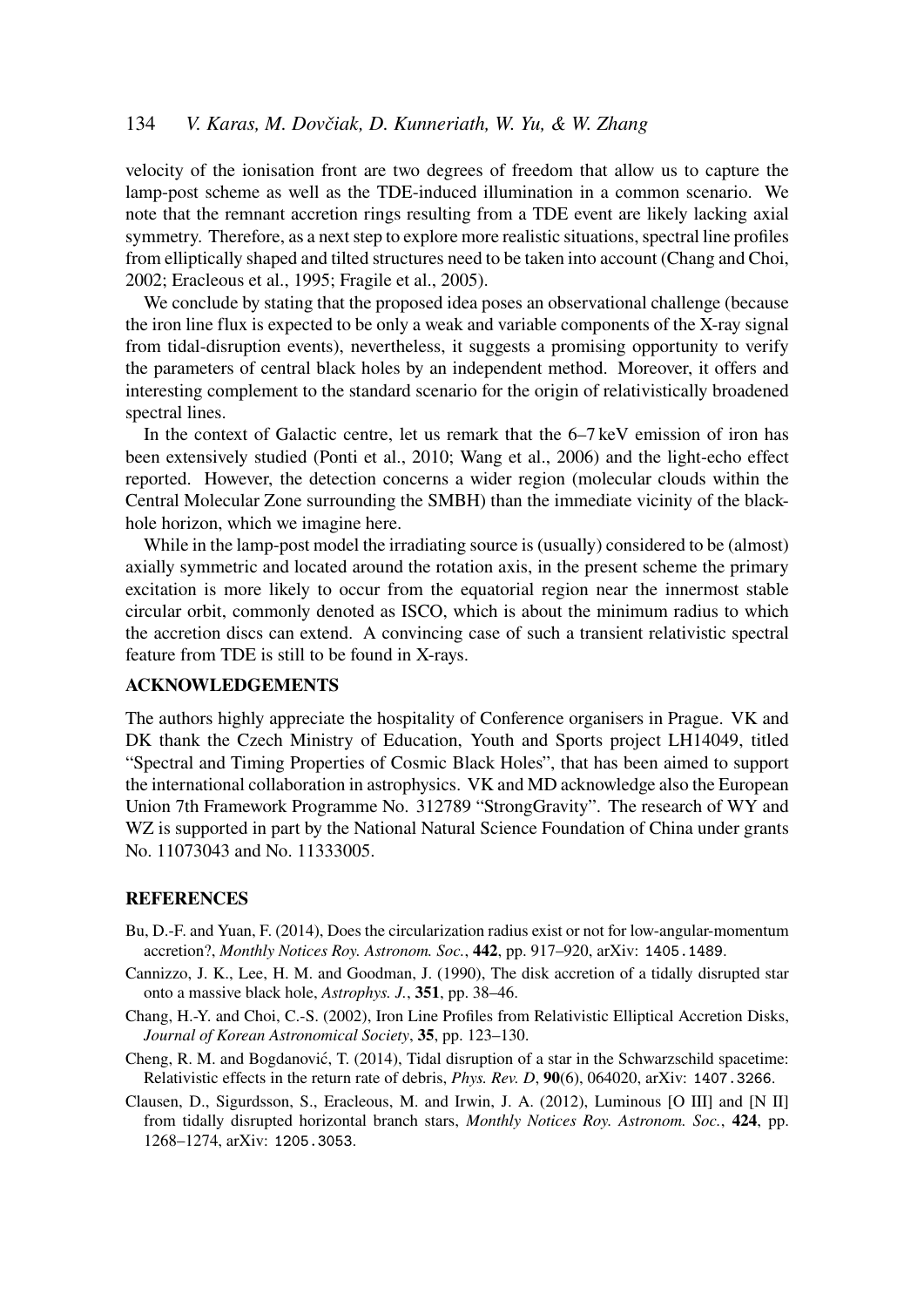- Cohen, D. H., Li, Z., Gayley, K. G., Owocki, S. P., Sundqvist, J. O., Petit, V. and Leutenegger, M. A. (2014), Measuring the shock-heating rate in the winds of O stars using X-ray line spectra, *Monthly Notices Roy. Astronom. Soc.*, 444, pp. 3729–3737, arXiv: 1409.0856.
- Czerny, B., Kunneriath, D., Karas, V. and Das, T. K. (2013), Multiple accretion events as a trigger for Sagittarius A\* activity, *Astronomy and Astrophysics*, 555, A97, arXiv: 1306.0900.
- Eracleous, M., Livio, M., Halpern, J. P. and Storchi-Bergmann, T. (1995), Elliptical accretion disks in active galactic nuclei, *Astrophys. J.*, 438, pp. 610–622.
- Esquej, P., Saxton, R. D., Komossa, S. and Read, A. M. (2012), Tidal disruption events from the first XMM-Newton slew survey, in *European Physical Journal Web of Conferences*, volume 39 of *European Physical Journal Web of Conferences*, p. 2004.
- Evans, C. R. and Kochanek, C. S. (1989), The tidal disruption of a star by a massive black hole, *Astrophys. J. Lett.*, 346, pp. L13–L16.
- Fragile, P. C., Miller, W. A. and Vandernoot, E. (2005), Iron-Line Emission as a Probe of Bardeen-Petterson Accretion Disks, *Astrophys. J.*, 635, pp. 157–166, arXiv: astro-ph/0507309.
- Gezari, S., Chornock, R., Rest, A., Huber, M. E., Forster, K., Berger, E., Challis, P. J., Neill, J. D., Martin, D. C., Heckman, T., Lawrence, A., Norman, C., Narayan, G., Foley, R. J., Marion, G. H., Scolnic, D., Chomiuk, L., Soderberg, A., Smith, K., Kirshner, R. P., Riess, A. G., Smartt, S. J., Stubbs, C. W., Tonry, J. L., Wood-Vasey, W. M., Burgett, W. S., Chambers, K. C., Grav, T., Heasley, J. N., Kaiser, N., Kudritzki, R.-P., Magnier, E. A., Morgan, J. S. and Price, P. A. (2012), An ultraviolet-optical flare from the tidal disruption of a helium-rich stellar core, *Nature*, 485, pp. 217–220, arXiv: 1205.0252.
- Greiner, J., Schwarz, R., Zharikov, S. and Orio, M. (2000), RX J1420.4+5334 another tidal disruption event?, *Astronomy and Astrophysics*, 362, pp. L25–L28, arXiv: astro-ph/0009430.
- Hayasaki, K., Stone, N. and Loeb, A. (2013), Finite, intense accretion bursts from tidal disruption of stars on bound orbits, *Monthly Notices Roy. Astronom. Soc.*, 434, pp. 909–924, arXiv: 1210.1333.
- Just, A., Yurin, D., Makukov, M., Berczik, P., Omarov, C., Spurzem, R. and Vilkoviskij, E. Y. (2012), Enhanced Accretion Rates of Stars on Supermassive Black Holes by Star-Disk Interactions in Galactic Nuclei, *Astrophys. J.*, 758, 51, arXiv: 1208.4954.
- Karas, V. (2006), Theoretical aspects of relativistic spectral features, *Astronomische Nachrichten*, 327, pp. 961–968, arXiv: astro-ph/0609645.
- Karas, V., Czerny, B., Abrassart, A. and Abramowicz, M. A. (2000), A cloud model of active galactic nuclei: the iron  $K\alpha$  line diagnostics, *Monthly Notices Roy. Astronom. Soc.*, 318, pp. 547–560, arXiv: astro-ph/0006187.
- Karas, V., Martocchia, A. and Subr, L. (2001), Variable Line Profiles Due to Non-Axisymmetric Patterns in an Accretion Disc around a Rotating Black Hole, *Publ. Astronom. Soc. Japan*, 53, pp. 189–199, arXiv: astro-ph/0102460.
- Komossa, S. and Greiner, J. (1999), Discovery of a giant and luminous X-ray outburst from the optically inactive galaxy pair RX J1242.6-1119, *Astronomy and Astrophysics*, 349, pp. L45–L48, arXiv: astro-ph/9908216.
- Kunneriath, D., Schödel, R., Stolovy, S. and Feldmeier, A. (2014), Structure of the nuclear stellar cluster of the Milky Way galaxy, in L. O. Sjouwerman, C. C. Lang and J. Ott, editors, *IAU Symposium*, volume 303 of *IAU Symposium*, pp. 228–229.
- Launhardt, R., Zylka, R. and Mezger, P. G. (2002), The nuclear bulge of the Galaxy. III. Largescale physical characteristics of stars and interstellar matter, *Astronomy and Astrophysics*, 384, pp. 112–139, arXiv: astro-ph/0201294.
- Luminet, J.-P. and Marck, J.-A. (1985), Tidal squeezing of stars by Schwarzschild black holes, *Monthly Notices Roy. Astronom. Soc.*, 212, pp. 57–75.